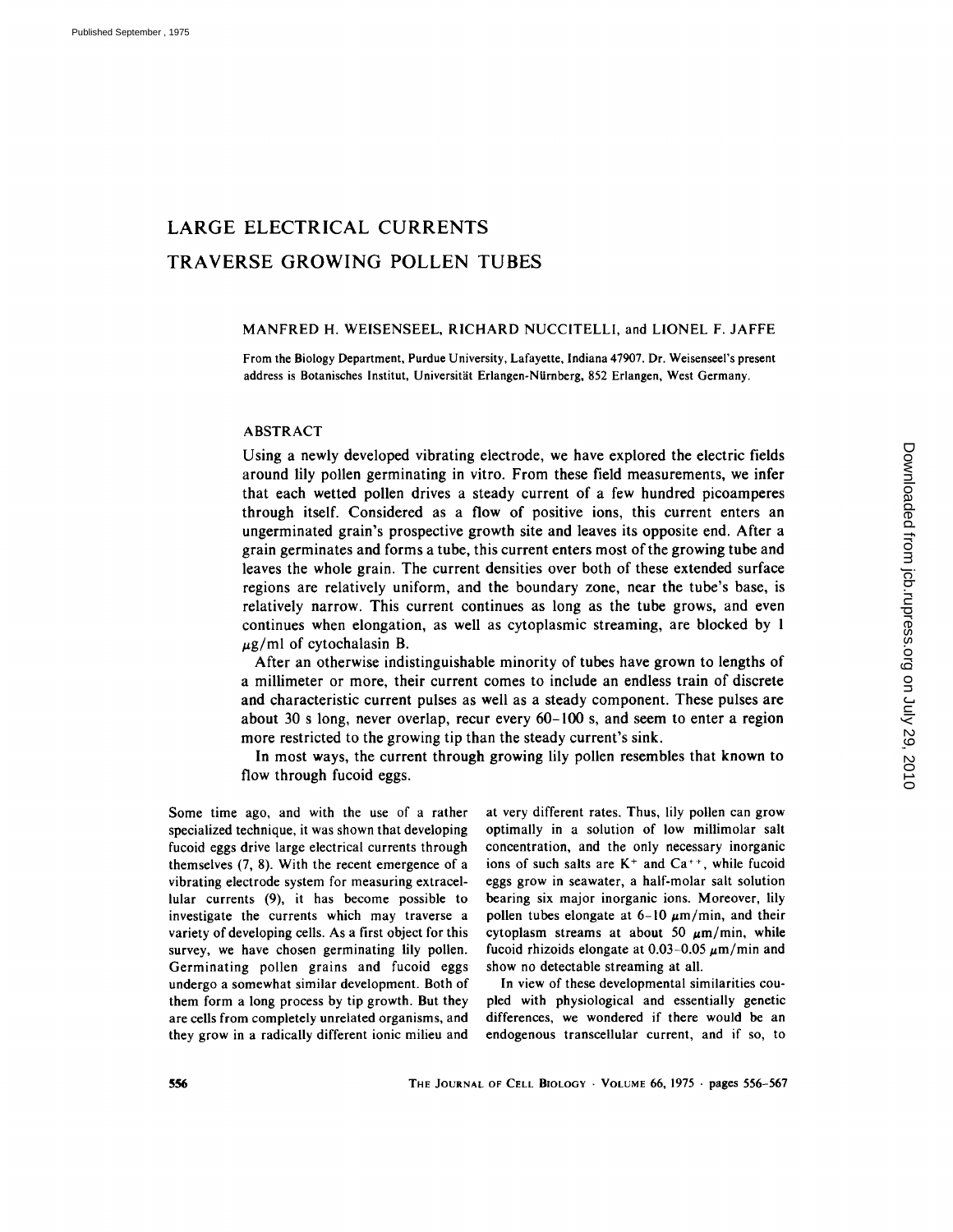what degree the currents through pollen would resemble those through fucoid eggs, for a sufficient similarity might suggest a causal and general role for these currents in initiating and maintaining tip growth. Indeed, we have advanced the more specific thesis that one important mechanism of developmental localization lies in local cation (particularly  $Ca^{++}$ ) entry, which could constitute part of a current loop, and the resultant establishment of a cytoplasmic field which pulls critical constituents towards the cation entry region (10). Here, we will present some information about the net electrical current and also briefly discuss the calcium theory of localization.

# MATERIALS AND METHODS

# *Pollen and Growth Medium*

Throughout this study we used fresh lily pollen obtained from fully opened flowers of *Lilium longiflorum cv. Arai.* These flowers were grown under 16 h of light per day in a greenhouse.

Our standard growth medium, no. 12d, has the following composition, all in glass-distilled water: 290 mM mannitol, 2.0 mM CaCl<sub>2</sub> and 1.3 mM Ca(OH)<sub>2</sub> to give a total of 3.3 mM  $Ca^{++}$ , 1.0 mM  $KNO<sub>3</sub>$ , and 3.9  $mM$  H<sub>a</sub>BO<sub>s</sub>. It has a pH of 5.3-5.5 and is held there by the buffering action of the borate-mannitol complex. (This curious component has a pK of  $\sim$  5 [4]). It has a specific resistance of 1,530-1,600  $\Omega$ -cm at the 20°C temperature used in our study. This medium is similar to those used by several previous investigators of pollen physiology (1, 2, 19). The main innovation was the use of mannitol instead of sucrose. This change has two advantages. It greatly reduces the danger of bacterial or fungal contamination and thus obviates the use of antibiotics. Also, by forming a buffering complex with borate, it makes the use of another buffer unnecessary. However, the recent report of Sfakiotakis et al. (19) suggests that this air-equilibrated medium contains a suboptimal  $CO<sub>2</sub>$ concentration.

# *Field Measurements*

Our newly developed vibrating probe system for measuring extracellular currents has been described in detail (9). In brief, its "... sensor.., is a vibrating probe with a spherical,  $20-30$ - $\mu$ m platinum-black electrode at its tip which measures voltages with respect to a coaxial reference electrode .... The probe is vibrated at about 200 cycles per second in a horizontal plane between two extracellular points  $30 \mu m$  apart. Vibration between these points converts any steady voltage difference between them into a sinusoidal output measurable with the aid of a lock-in amplifier tuned to the vibration frequency. Since the electric field will be nearly constant over this

small distance, it is approximately equal to the voltage difference divided by this distance. The current density in the direction of vibration is then given by this field multiplied by the medium's conductivitiy" (18).

Fig. 1 shows a simplified view of the probe. In the original description (9), it was reported that this system sometimes registered artifactual signals (so-called barrier artifacts). Certain improvements have eliminated such artifacts in the present study, as is best shown by the complete lack of apparent currents around glutaraldehyde-fixed pollen tubes (Figs. 2 and 8). The main improvement is a shift of the platinum-black reference electrode farther back from the test electrode. It is now deposited on the lower face of the inner boundary setter (part 2 of Fig. 1).

The main technical problem encountered in this study was that of supporting the growing pollen tubes so that they would grow horizontally and not be moved by the flow in turn generated by the vibrating electrode. We solved this support problem with the aid of a thin  $(3-\mu m)$ wet thickness), yet tough and ion-permeable cellulose membrane (part 3 of Fig. 1).<sup>1</sup>

Pollen is grown *under* this membrane while the bulk of the medium, as well as the vibrating probe, is *above* it. The membrane in turn is supported by an appropriate nickel screen. The surface tension relations are such that fluid lies under the unsupported parts of the membrane only in shallow sleeves which surround each pollen grain and tube. The surface forces exerted by these fluid sleeves, together with the apparent negative geotropism of the tube, combine to keep the tubes in contact with the membrane throughout almost all of their growth. Thus, they are kept horizontal as they grow, and are not moved by even the closest approach (short of contact) of the vibrating probe to the other side of the membrane.

We apply pollen to the membrane by spreading out dry pollen on a clean dry surface, blotting excess fluid off the lower surface of the screen-supported membrane, then brushing the dry and separated pollen grains onto this blotted surface. Within a few minutes after deposition of a grain on the membrane, enough fluid oozes through to swell and activate the grain.

The subsequent development of the pollen grain on the membrane closely resembles Iwanami's description of lily pollen development in vitro (5). The cytoplasm within the pollen tube quickly differentiates into two regions: a

<sup>&</sup>lt;sup>1</sup> This material was generously provided by Dr. Robert J. Petersen of the North Star Research and Development Institute, Minneapolis, **Minn. He** reports that it has **a**  measured NaCI permeability which indicates an internal mobility of NaCl (or actually of Na<sup>+</sup> ions, since their movement seems to limit NaCI transport) about one-fifth that in water; a molecular weight cutoff of about 1,500 daltons; a two-ply construction which makes it practically free of pin holes; and consists of pure cellulose regenerated from cellulose acetate.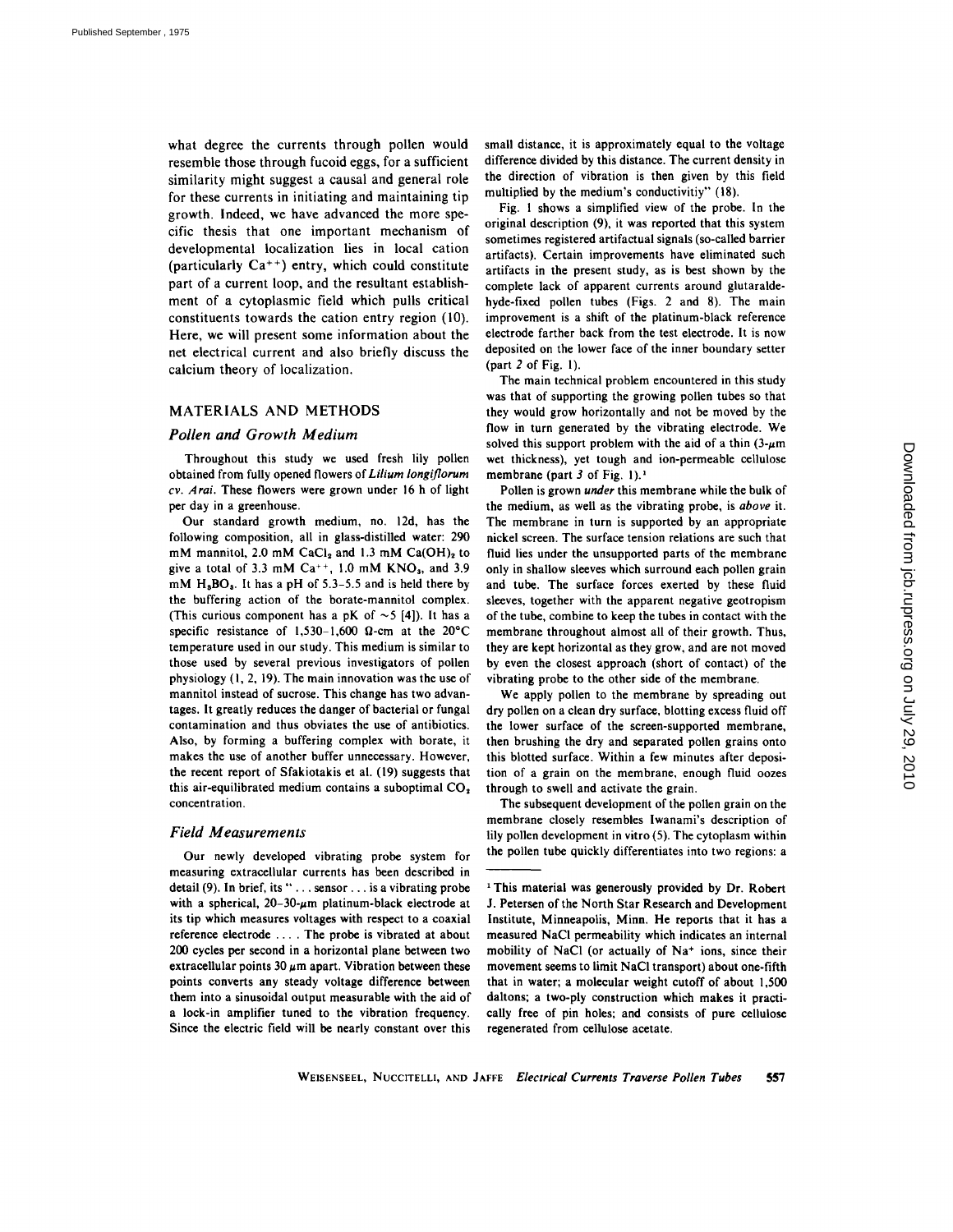

FIGURE 1 Membrane method of supporting growing pollen during field study. Top: Section of the measuring chamber, The probe is immersed in the 3-mm deep layer of medium lying above the membrane and vibrates perpendicular to the printed page. Middle: Magnified sectional view of one pollen tube growing under the membrane. Bottom: Photomicrograph of such a tube taken from below. (1) Vibrating test electrode. (2) Vibrating reference electrode. (3) Permeable,  $3-\mu m$  thick, cellulose membrane.<sup>1</sup> (4) Nickel screen bearing closely spaced 1.4-mm diameter holes (Perforated Products Inc., Brookline, Mass.). (5) Cover slip which closes air-filled space under the membrane. (6) Objective of inverted microscope. (7) Clear cap behind tube's growing tip.

558 THE JOURNAL OF CELL BIOLOGY . VOLUME 66, 1975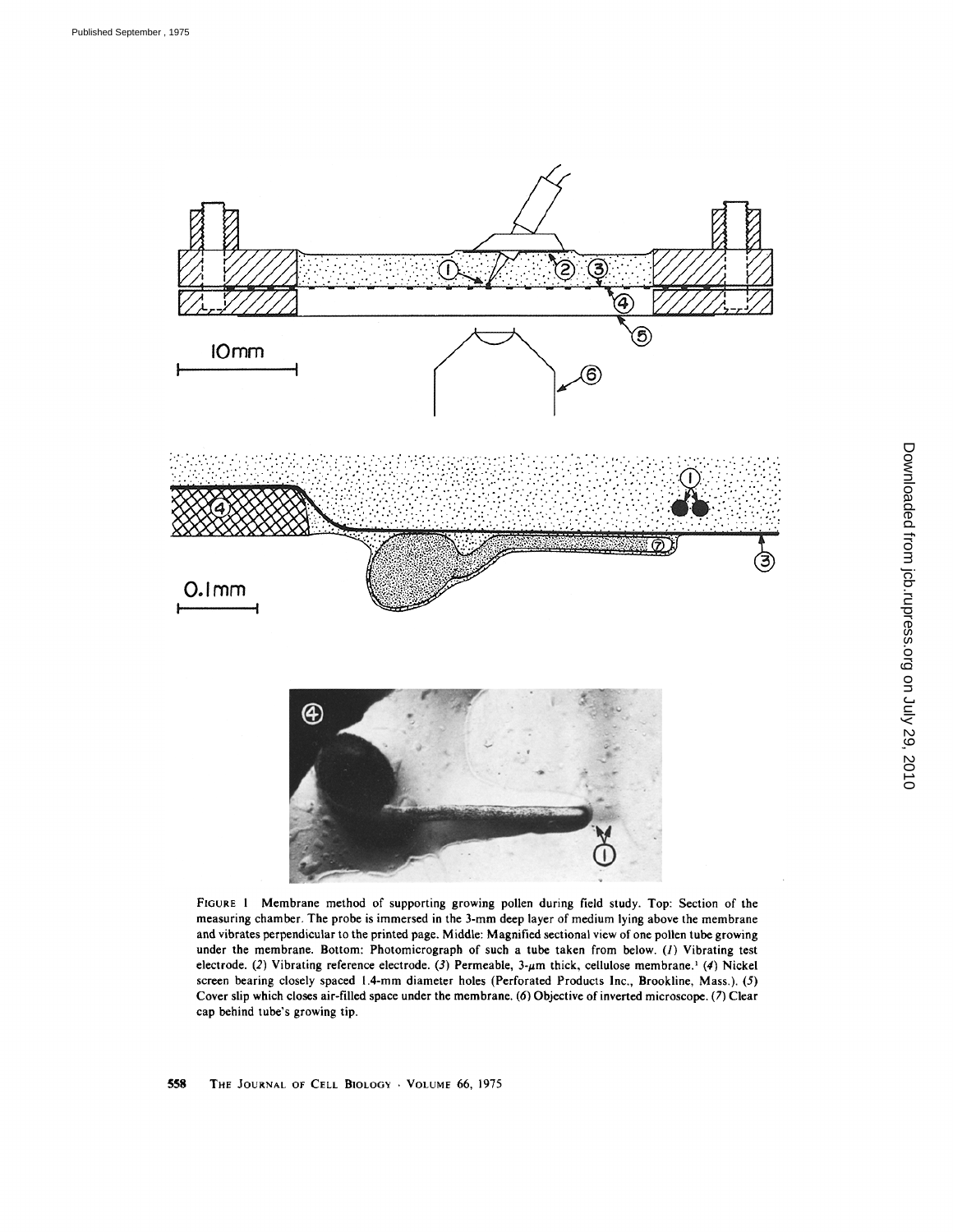$20-30$ -um long terminal region (part 7, Fig. 1), variously called a "cap block" (5) or "clear cap" (3), and a subterminal region which extends from the clear cap to the grain. This clear cap region is also relatively refractile, and what particles can be seen within it show relatively little movement. By contrast, the coarsegrained subterminal region exhibits rapid streaming at rates of up to 50  $\mu$ m/min or more. In the subregion just behind the clear cap, this streaming is of the reverse fountain type, i.e., towards the tip within a peripheral sleeve and back within a central stream. Farther back, this streaming often becomes asymmetrical, moving up one side and back the other. We studied no tubes old enough to have been blocked by callose plugs or grossly vacuolated.

A grain typically grows on a membrane at a steady 6-8  $\mu$ m/min rate while lengthening from 0.2 to a few millimeters. (Other workers have reported steady-state growth rates of 10  $\mu$ m/min and 6  $\mu$ m/min for lily pollen in vitro [2, 15].) Both its initial and later growth tend to be somewhat slower.

The membrane blocks the probe from getting close enough to effectively explore the fields around ungerminated grains. To alleviate this problem, we cover the bottom of a glass dish with a thin layer ( $\sim$  10  $\mu$ m thick) of silicone grease. Dry, isolated grains are sown on this surface and covered with a 3-mm deep layer of medium. The medium is changed several times to wash away loosely attached grains, and the field around the residual, well-attached grains is studied.

### **RESULTS**

#### *Steady Currents*

AXIAL CURRENTS NEAR THE AXIS: We have explored the fields around approximately 200 growing pollen tubes. Every one of these, without any exception, had features indicating a large, steady current loop with current leaving the grain and entering the growing end.<sup>2</sup>

Fig. 2 presents a representative recording which shows these features. During this recording, the probe was vibrated parallel to the tube's axis in six positions slightly above this axis (as well as in a remote reference (REF) position). Thus we explored what may be called the axial component,  $E_z$ , of the field.

As the probe was moved from the REF position to position A, well in front of the growing tip, an easily measurable electric field appeared, indicating a current component moving towards the growing tip (and thus to the "right") with a density



FIGURE 2 Representative recording of the axial field near a young, growing pollen tube and grain. Top: Actual recording; downward movement of the trace indicates rightward movement of the current in the diagram. Middle: Scale diagram of the pollen tube and grain in side view. Drawn near the end of the recording when the tube was 350  $\mu$ m long; when the recording began, it was 150  $\mu$ m long. It grew at 6-7  $\mu$ m/min during the recording. The vibrating probe is represented by two circles. Pairs A-C are drawn to show their position with reference to the tip; D-F, the grain. Lines with arrows symbolize the inferred current. Bottom: Control recording from a similar tube after fixation in glutaraldehyde.

Probe vibrated at 205 Hz, with a  $30-\mu m$  amplitude, and 37  $\mu$ m above the membrane. System had a 10-s time constant. REF position 150  $\mu$ m in front of and 300  $\mu$ m to the side of the tip. 100 nA/cm<sup>2</sup> corresponds to a directly measured root mean square voltage of 164 nV.

of  $170 \text{ nA/cm}^2$ . As the probe was then moved rightwards to point B,  $E_z$  rose to a peak which indicated 270  $nA/cm^2$  of rightward current, rapidly fell to zero at position C, 60  $\mu$ m behind the tip, and then reversed direction to indicate current

<sup>&</sup>lt;sup>2</sup> We use the usual convention in which the current direction is that of positive charge movement.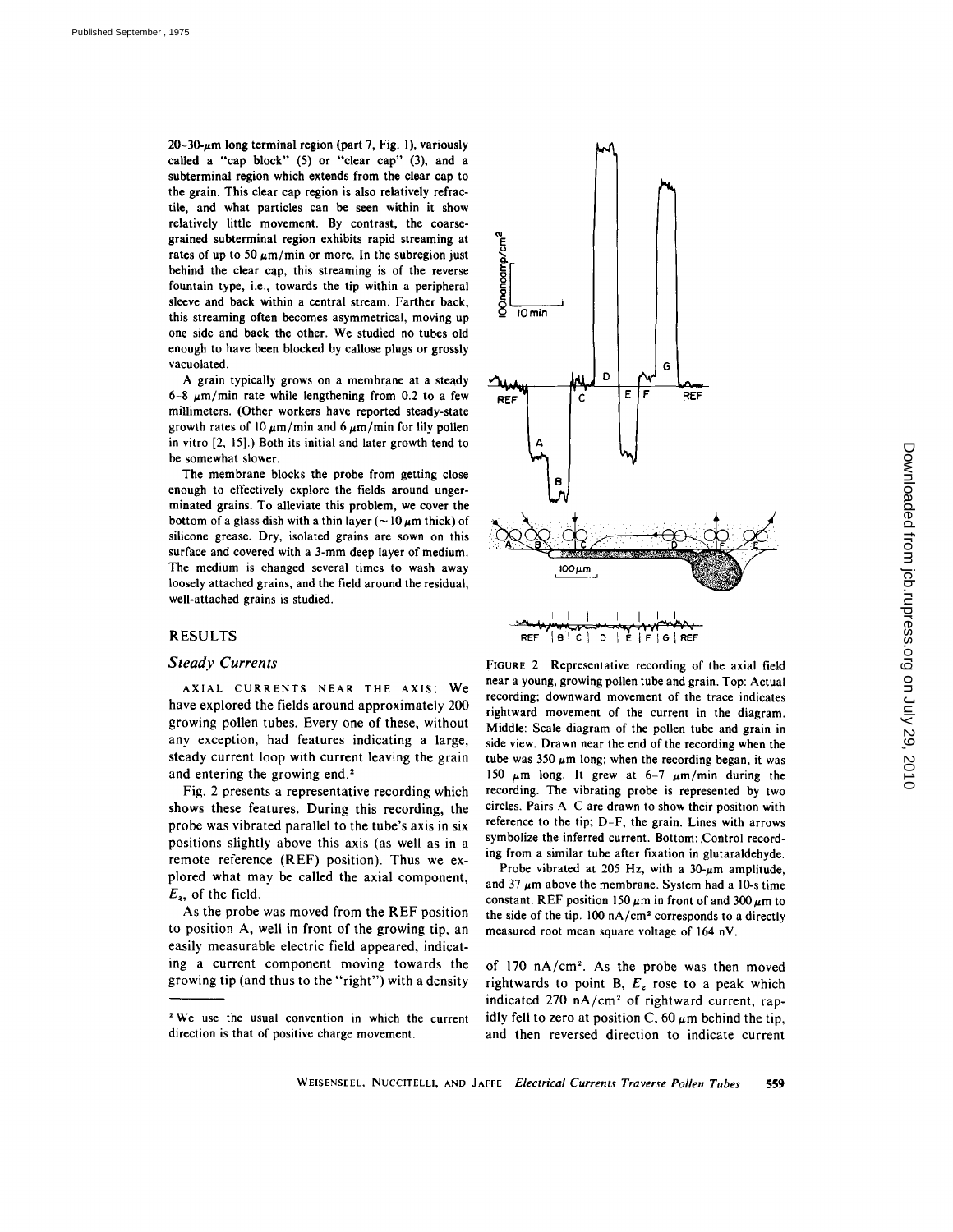moving leftward and thus back towards the tip. Near the base of the tube, at D, ths left-ward current reaches a peak intensity of 570 nA/cm<sup>2</sup>. The probe was then moved beyond the grain where  $E_z$  again changed direction to again indicate rightward current, thus current leaving the grain. At point E, this second rightward current reaches a peak value of  $180 \text{ nA/cm}^2$ . The probe was then moved back left to find the second null point at F, just above the grain. In this particular record, it was then moved to point G, 70  $\mu$ m "behind" D (thus below the printed page in the diagram), and finally returned to the remote REF position.

The general features of the local currents inferred to underlie this recording are sketched in the middle section of Fig. 2, and a more exact picture of the whole current pattern inferred from a more extended study is shown in Fig. 7. In brief, current leaves the grain and enters the growing end of the tube. So the grain can be considered to be a "source" of the current, the growing end a "sink," and the whole system a "current dipole."

QUASINORMAL CURRENTS NEAR THE SURFACE: The ideal way of determining more precisely the pattern of current through the growing pollen's surface would be to explore the field normal and close to this surface. The necessary protective membrane precludes this. Nevertheless, as Fig. 3 shows, some further information was obtained by approaching this ideal as closely as the membrane allowed. These data confirm that the system's surface consists of one current source region along the grain's surface and one current sink region along the tube's surface; they also locate the boundary between source and sink regions relatively exactly. Repeated explorations of this sort yield a picture, shown in Fig. 4, of the movement of this boundary as a tube grows. It is seen to move forward during growth but at only a small fraction of the elongation rate.

Such explorations also suggest that the current density is fairly uniform over the source, with only a relatively short transition region between source and sink. However, there are serious uncertainties, particularly around the grain, in extrapolating from these measured current densities to those at the plasma membrane. Such data are therefore a rather poor basis for estimating the absolute value of the total current traversing the growing pollen system.

AXIAL CURRENTS THROUGH A BISECT-ING PLANE: Instead of using the data, we estimated this total current by integrating the current returning through the plane--or rather halfplane above the tube's center--which bisects its dipolar field (Fig. 5). This was relatively easy since the field,  $E_z$ , normal to this surface, was found to fall off with the distance, r, from the tube's axis, according to a formula valid in the plane which



FIGURE 3 Representative exploration of the quasinormal field around a growing pollen tube. Each arrow indicates a current density value (in nanoamperes/square centimeter) measured in the indicated horizontal direction but in a plane 25  $\mu$ m above the membrane. Insert diagrams the probe (P) vibrating about one of its measurement positions near the tube (t). Similar results were obtained from a total of four tubes at various stages from 100 to 600  $\mu$ m long.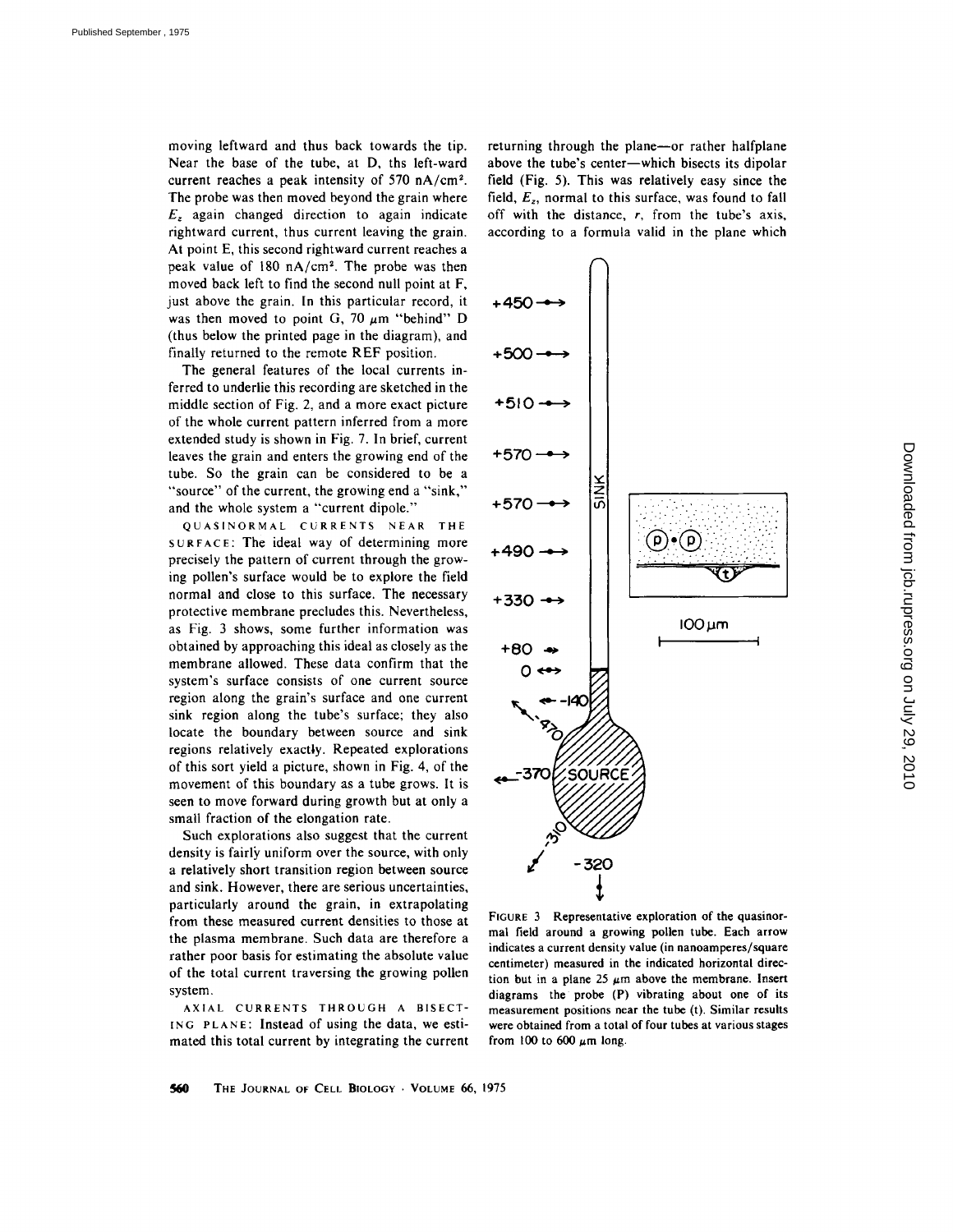

FIGURE 4 Movement of the boundary between the current source region at the grain end and the current sink region at the growing end of two pollen tubes  $(a \text{ and } b)$ . Abscissa, tube length, Ordinate, distance of the boundary from the tube's origin. Boundary positions in the tube are taken from repeated measurements exemplified in Fig. 3. The boundary's position in the ungerminated grain is based on observations exemplified in Fig. 8. The boundary's movement in case  $b$  is diagrammed below.

bisects a dipole made of one point source and one point sink:

$$
E_z \propto (r^2 + H_2)^{-3/2} \tag{1}
$$

where  $H$  is this equivalent dipole's half length.

For the shorter tubes of  $100-180 \mu m$  (which yielded the data shown in Fig. 5, left), this formula best fitted the data when H was taken to be 80  $\mu$ m; for the  $250-450$ - $\mu$ m tubes which yielded Fig. 5 right, H was taken to be 85  $\mu$ m. The 80- $\mu$ m figure is easily understood, since the average half distance,  $H'$ , between these same short tubes' axial reversal levels, i.e. between points like C and F in Fig. 2, was actually *measured* as 80  $\mu$ m. Among the longer tubes,  $H'$  averaged 140  $\mu$ m which may seem discordant with the best fitting  $H$  value of 85  $\mu$ m; but this can be understood by considering the fact, shown in Fig. 4, that the sink becomes much longer than the source in long tubes.

Once the validity of Eq. 1 was established, integration over the bisecting half plane was done as follows: First, it was used to obtain the axial current density,  $i_s$ , at the tube's surface, from a measurement of the axial current density just above the membrane. Then the total current  $I$ , was obtained by analytical integration:



FIGURE 5 Decline of the axial field, hence current density with distance, r, from a tube. Insert: The plane in which these measurements were made. It was halfway between the tubes axial field reversal levels, thus halfway between points like C and F of Fig. 2. We measured the current densities, i, which pass through this plane. Left: Measurements on tubes  $100-180 \mu m$  long. Right: Measurements on tubes  $250-450 \mu m$  long. Abscissas, distances from the tube's axis in  $\mu$ m. Ordinates, relative current densities. All data points were obtained by repeated displacement of the probe between a standard point 50  $\mu$ m above the tube's axis (to measure a standard current,  $i$ ) and a test point (to measure  $i$ ). Circled data points were obtained from vertical displacements; triangled, from horizontal ones. Dashed lines are the least squares fit to the data with a second-order polynomial. The solid lines follow Eq. 1 for the field normal to the plane bisecting a point source and a point sink. The half lengths of these equivalent dipoles (80  $\mu$ m [left] and 85  $\mu$ m [right]) were selected to give curves which best fit the data.

$$
I = is \int_{a}^{\infty} \left( \frac{r^2 + H^2}{a^2 + H^2} \right)^{-3/2} \cdot \pi r dr,
$$
  
=  $is \cdot \pi (a^2 + H^2),$  (2)

where  $a$  is the tube's radius.<sup>3</sup>

<sup>3</sup> This integration involves a simplification done to partially correct for the current through the sleeve of medium under the membrane. On the one hand, it falsely assumes that Eq. l holds within that aerial region which is up to one tube radius below the membrane *and* lateral to the medium sleeve. Obviously this should *overestimate*  the current. On the other hand, it also assumes that Eq. l holds within that main part of the sleeve which is up to a tube radius below the membrane. This should *underestimate* the current since it should be constrained and concentrated within this latter region. Both errors should be relatively small since both regions have small cross sections, and their *balance* should be smaller still.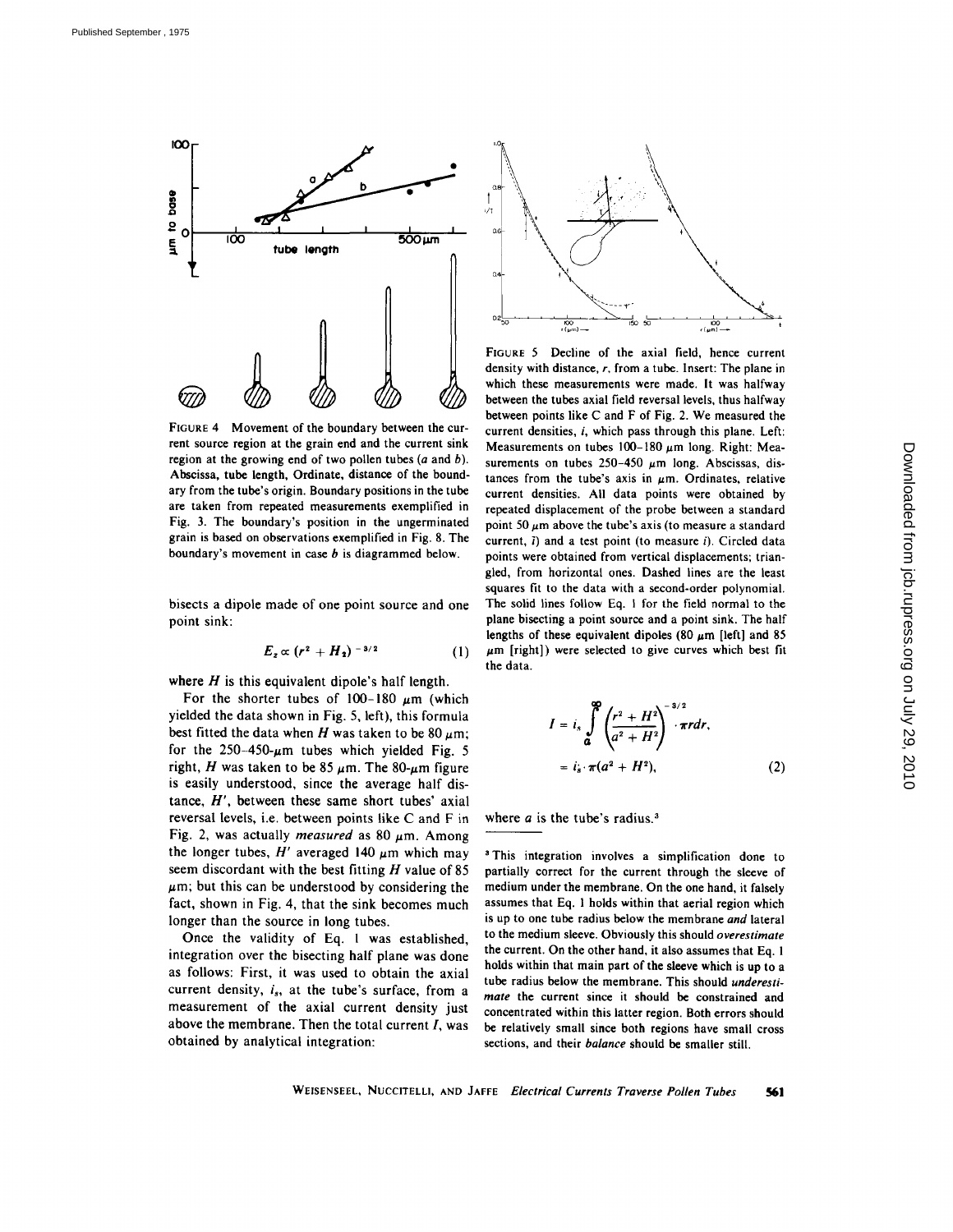

FIGURE 6 Total current through six growing pollen tubes. Abscissa, tube length in micrometers. Ordinate, total current in picoamperes.

Since  $H$  is 8-11 times greater than  $a$ ,

$$
I \cong i_s \cdot (\pi H^2). \qquad (2 \ a)
$$

The results of such determinations on six tubes at various stages from 100 to 470  $\mu$ m are shown in Fig. 6. The total current is seen to vary considerably from tube to tube, to average about 200 pA, and to have some tendency to rise a bit as the tubes elongate.

OVERALL CURRENT PATTERN: It will be seen that we explored the field around growing pollen in three ways: (a) the axial field just above the axis (Fig. 2), (b) the quasinormal field just above the protective membrane (Fig. 3), and (c) the radial decline of the axial field in a bisecting plane (Fig. 5). By integrating such information, one can generate a picture of the whole current field both outside of and within a growing pollen tube (Fig. 7). We extended the current lines through the cell's interior by assuming that the internal conductance is uniform at the coarse level diagrammed and by using the well-known properties of "lines of force," viz, their continuity, their "elasticity" or tendency to have a minimal length, and their equally intense mutual "'repulsion" or tendency to be evenly spaced (20, 21). (We were also guided by the fact that the tangential component [and hence the direction] of the current lines are usually discontinuous through the plasma membrane and by the additional fact that the current pattern within a battery-free region of uniform conductance [the cytoplasm] is uniquely

determined by the current pattern normal to its surface [the plasma membrane] [6].)

Our assumption of a uniform cytoplasmic conductance should be a good approximation since the conductance of the continuous cytoplasmic phase must be largely provided by the highly mobile and hence unlocalizable potassium ions,<sup>4</sup> while the patterns of cytoplasmic streaming within our relatively young pollen tubes seemed to preclude the existence of vacuoles or other inclusions gross enough to greatly distort their internal fields, except, perhaps, within the grain itself.

CURRENTS BEFORE GERMINATION: The discovery of a current through growing pollen tubes led us to explore the fields around wetted but still ungerminated grains. No attempt was made to explore current through grains wetted for less than 15 min. Limited explorations, which were begun 15-20 min after wetting, first showed no currents. Depending upon the batch, currents were first detected at 30-80 min. These earliest detected currents tended to be relatively small and somewhat shifty. So most explorations were done at  $1-3$ h when the currents were relatively large and stable.

All explorations were done by moving the vibrating electrode in (or somewhat above) the plane of a grain's equator as seen from below (Fig. 8, top). The field in this plane was first explored to find the points showing the highest densities of inward, outward, and tangential current. Then, more extended recording was done at these peak density points. Fig. 8 (middle) shows a representative recording at these points made near an ungerminated grain  $2\frac{1}{2}$  h after wetting. Current entered at C, left at A, and flowed back around the grain at B and D. That the inward current at C shows a characteristically greater density than the outward one at A indicates that the current sink was somewhat more concentrated than the current source.

6 h later, this same grain grew a tube close to the direction of greatest inward current density, as shown in the first drawing of Fig. 9. This same figure shows drawings of the relationship between the pregermination current direction and subsequent germination site in all the grains in which this was determined. In all 10 cases, the tube emerged quite near the site of densest inward current.

We find the concentration of potassium ions within young growing lily pollen to be about 0.1 M.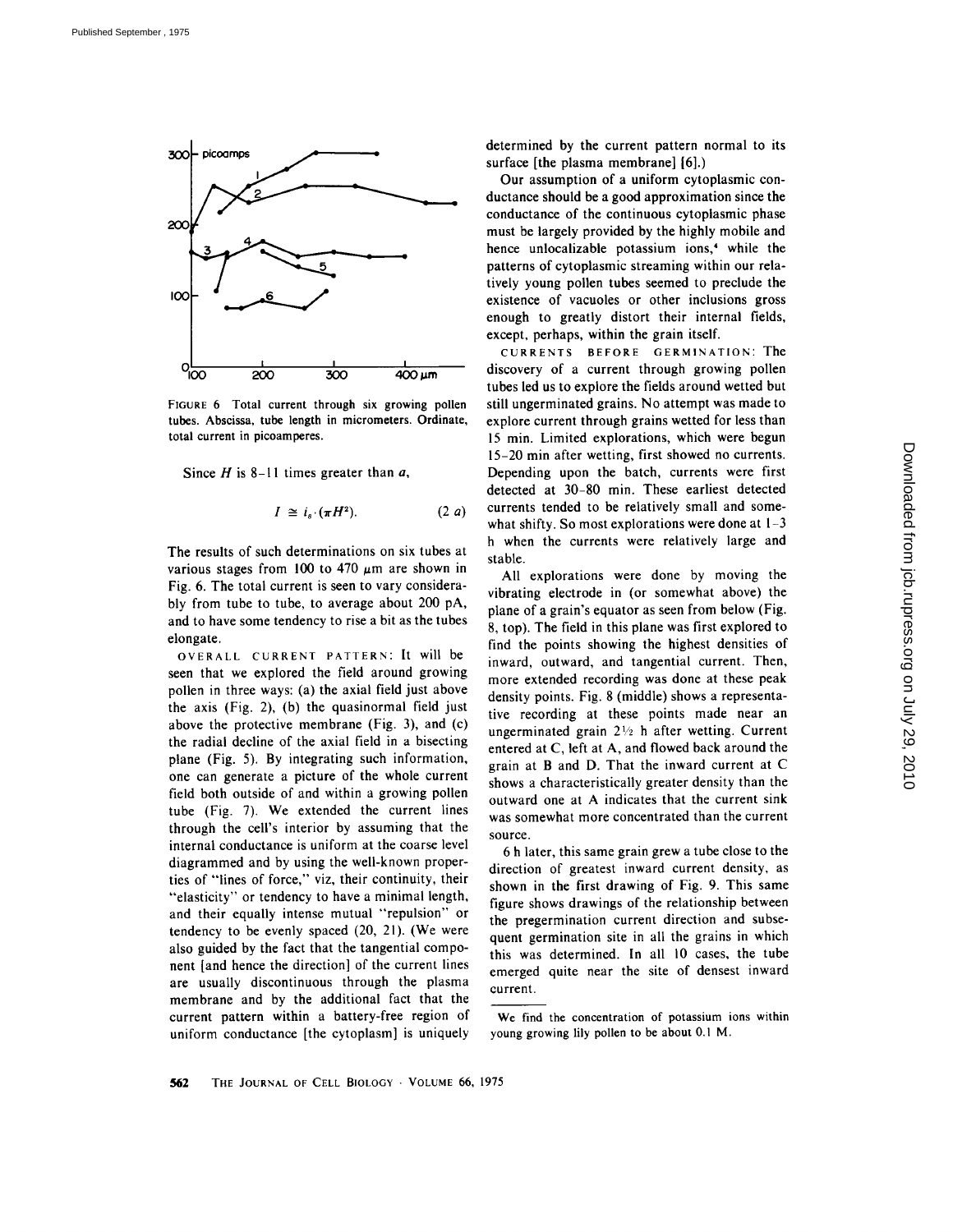The absolute amount of current that we recorded varied considerably from grain to grain. Presumably, this variability resulted, in good part, from a variable tilt of the current dipole with respect to the horizontal plane. This assumption is supported by the fact that the tube usually emerged well above this plane, sometimes well below it, and only in rare cases well within it. The 12 largest inward current densities measured (which probably represented relatively horizontal and thus reliable dipoles) implied an average peak inward current density at the plasma membrane of  $4 \pm 0.3$  $\mu$ A/cm<sup>2</sup>. This value was obtained by extrapolation using a simple formula appropriate for a spherical cell which generates a uniform internal current (12):

$$
i_s = i(r/a)^3. \tag{3}
$$

The total current traversing the grain may be estimated as 200 pA from this same model. To do this, we simply averaged the current densities at the protoplasts' two current poles, obtaining 2.9  $\mu$ A/cm<sup>2</sup>, and multiplied this figure by 65  $\times$  10<sup>-6</sup>  $cm<sup>2</sup>$  which is the average cross section of the protoplast.

CYTOCHALASIN EFFECTS: One may ask whether the rapid cytoplasmic streaming found in the pollen tube is somehow needed for generation of the electrical current through it. One way to answer this question would be to inhibit streaming with cytochalasin (3, 13). To do this, we used our standard medium supplemented with  $\frac{1}{4}$   $\mu$ g/ml of cytochalasin B. (This drug was added via a dimethyl sulfoxide (DMSO) solution to give a final DMSO concentration of 0.1%.) These additives change neither the pH nor the conductivity of the medium, while 0.1% DMSO alone changes neither the germination nor the growth of the pollen.

Five experiments with short (330–550  $\mu$ m) tubes, one of which is shown in Fig. 10, all show the same result; streaming stops completely within 2-3 min of the moment when the exchange of medium above the membrane starts, yet the current's strength scarcely changes for up to 30-80 min.

Longitudinal growth also stops within a few minutes of adding cytochalasin, but the tip of the tube slowly swells (and eventually ruptures) in this medium. So cytochalasin cannot be said to immediately stop growth; rather, it seems to delocalize it. Thus, the continued current is apparently accompanied by continued, though delocalized, growth. As an accompaniment to this delocalization, we observed a slow lengthening of the terminal clear zone in three of the five experiments (Herth et al. have also noted this phenomenon [3]). It extended from a natural length of about 30  $\mu$ m to one of about 100  $\mu$ m within 2 h.

# *Current Pulses*

PULSE TRAINS: When a pollen tube has grown to a length of about I mm or more, a new electrical phenomenon may suddenly appear. An endless train of spontaneous, monophasic pulses ride on top of the steady current. Fig. II (top) demonstrates the sudden onset of such pulsing while recording at position **B** of Fig. 2. We have



FIGURE 7 Pattern of current through a growing pollen tube. Note the concentration of current within the central region of the tube. A total of 200 pA concentrated within a  $10-\mu m$  radius tube reaches the considerable density of 60  $\mu$ A/cm<sup>2</sup>.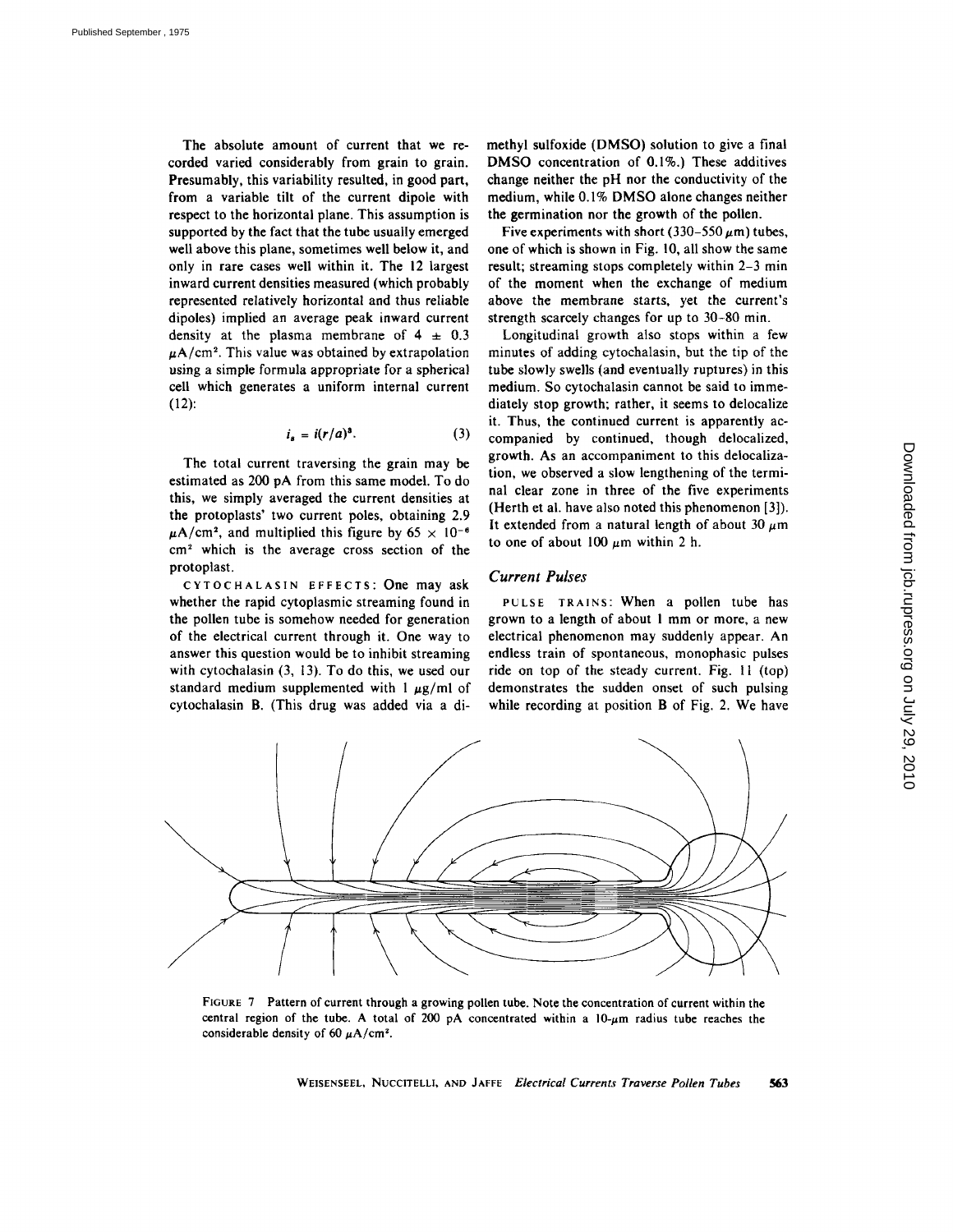found pulsing tubes as early as 3.3 h after sowing the pollen grains. However, the chances of finding such tubes increases in older tubes, so most of those studied were found between 5 and 7 h when the tubes are  $1-3$  mm long. During this stage, about 20% of the tubes are pulsing in some batches of pollen; in others, only a few percent. The growth rates of 11 pulsing tubes which were carefully investigated varied from 6 to 10  $\mu$ m/ min. Nonpulsing tubes during this stage seemed indistinguishable from pulsing ones in both growth rate and appearance under the light microscope.





FIGURE 8 The electric field around an immersed but still ungerminated pollen grain. Top: Side view of the grain and the various probe positions. All are in the same horizontal plane. Position B is above the page; D, below it. Arrows indicate the current directions; t, the tube which emerged several hours later near C; s, silicone grease. Middle: Recording around this grain. Bottom: Recording around a similar grain after fixation in glutaraldehyde.



FIGURE 9 Drawings of all ungerminated grains which grew out after current measurements began. Each dot represents the site (i.e., vibration center point) where the densest inward current (indicated by the arrow) had been measured before germination. At the site of germination, a short pollen tube is drawn depicting the shape and direction of the real outgrowth.

Once pulsing starts, it seems to continue until a tube dies. Pulsing was observed for as long a time as possible near 10 tubes. Four burst after 29-64 min of nearly uninterrupted spiking; in the other six, observation had to be stopped after 30-85 min of such pulsing. (Such observation is eventually cut off because the tube grows too close to the edge of the supporting screen hole or too close to other tubes). Fig. I1 (middle) shows a representative exploration of the axial component of current along the growing end of a long, pulsing tube, from 25  $\mu$ m in front of it to 500  $\mu$ m behind it. This pattern indicates that pulse current enters the terminal 30-100  $\mu$ m of this 2-mm long tube, but gives no indicator of where pulse current leaves it. (Exploration closer to the grain, which might have yielded such information, was blocked by the nickel screen.)

It may also be noted that the pulse current's (axial component) pattern is shifted well in front of the steady current's pattern, reversing about  $10 \mu m$ behind the tip instead of 100  $\mu$ m behind it and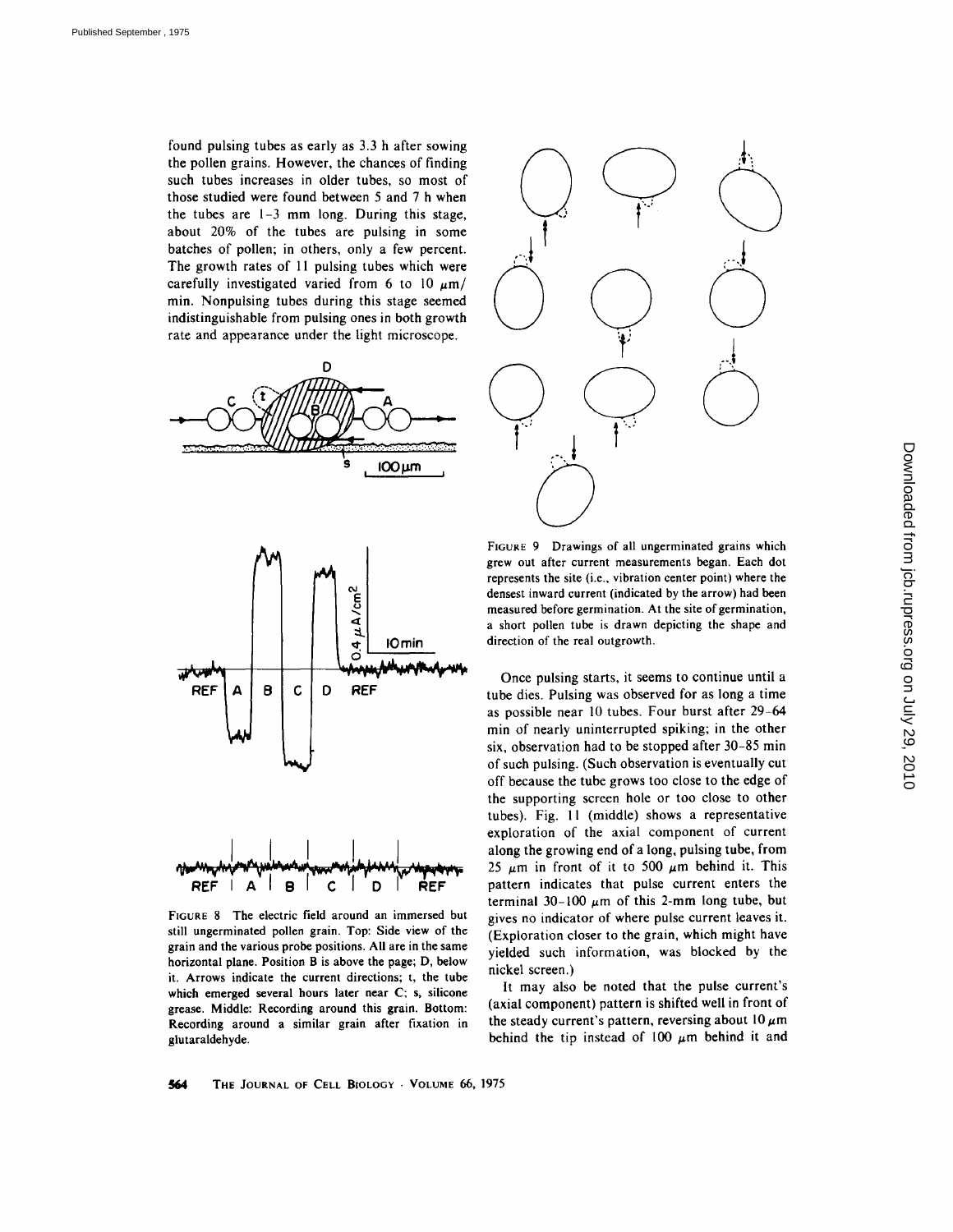decreasing to the noise level at about 200-300  $\mu$ m instead of 400-500  $\mu$ m behind it. This would seem to indicate that the sink for pulse current is more concentrated towards the growing tip than is that for the steady current.

The record in Fig. 11 (top) shows 1.3 pulses/min and that in the middle, 1.1 pulses/min. The rate in a total of 11 records varied from 1.0 to 1.6 ml and averaged 1.3 pulses/min. In all of these records, there are occasional gaps in the otherwise regularly periodic pulse trains. These gaps are  $1-2$ or even 3 min long and follow relatively large pulses. The current densities at the peaks of the largest pulses are 4-7 times those of the steady current at the time. Finally, a typical train of pulses recorded with an expanded time scale (Fig. l l, bottom) shows that each pulse is about 30 s long, of nearly symmetrical shape, and clearly separated from the others.

ISOLATED PULSES: Some current measurements were made near pollen tubes growing in an otherwise standard medium acidified to pH 3.7-3.9, instead of the standard 5.3-5.5. Occasionally an isolated giant pulse entered the tip of such a tube, and four such cases were observed carefully. All four pulses were followed within 15 s by a cessation of longitudinal growth and a swelling of the tip. Then, growth resumed after 5, 5, 6, and 40 min with shifts of  $0^\circ$ ,  $45^\circ$ ,  $30^\circ$ , and  $135^\circ$ , respec-



FIGURE 10 Representative recording of the effects of cytochalasin on the steady current. The regular medium was replaced by a  $1 \mu g/ml$  cytochalasin B medium during the period indicated by the heavy bar. At the arrow all streaming had stopped. Apparent current fluctuations during and soon after medium exchange are believed to be artifacts. Probe positions in A, 100  $\mu$ m in front, in B, 25  $\mu$ m in front, in C, 50  $\mu$ m behind, in D, 110  $\mu$ m behind the tip; in E, 100  $\mu$ m in front of the grain; REF 350  $\mu$ m in front and 400  $\mu$ m to the side of the tip. The tube's lengths are shown below. Other data as in Fig. 2.



FIGURE 11 Representative recordings of current pulse trains near growing, l-2-mm long pollen tubes. Top: Sudden onset of pulsing in front of a 1-mm long tube. Middle: Pattern of pulsing along a 2-mm long tube. Bottom: Pulsing recorded on an expanded time scale. Indicated test positions are in  $\mu$ m behind the growing tip, so minus means in front of it; REF,  $200-300 \mu m$  in front of and  $100-300 \mu m$  to the side of the tip. Other data as in Fig. 2 except for a 3-s time constant.

tively, in growth direction. The steady endogenous current was *not* interrupted during these changes. Thus these pulses preceded episodes of growth delooalization which did not interrupt the steady current. They were about twice as long and three times as high as the largest ones found during the trains of pulses described above.

# DISCUSSION

Developing lily pollen, like developing fucoid eggs, drive steady currents of the order of 100 pA through themselves. As in fucoid eggs, this current enters their growing ends and leaves their nongrowing ends, is present well before growth starts, indicates where it will start, and continues as long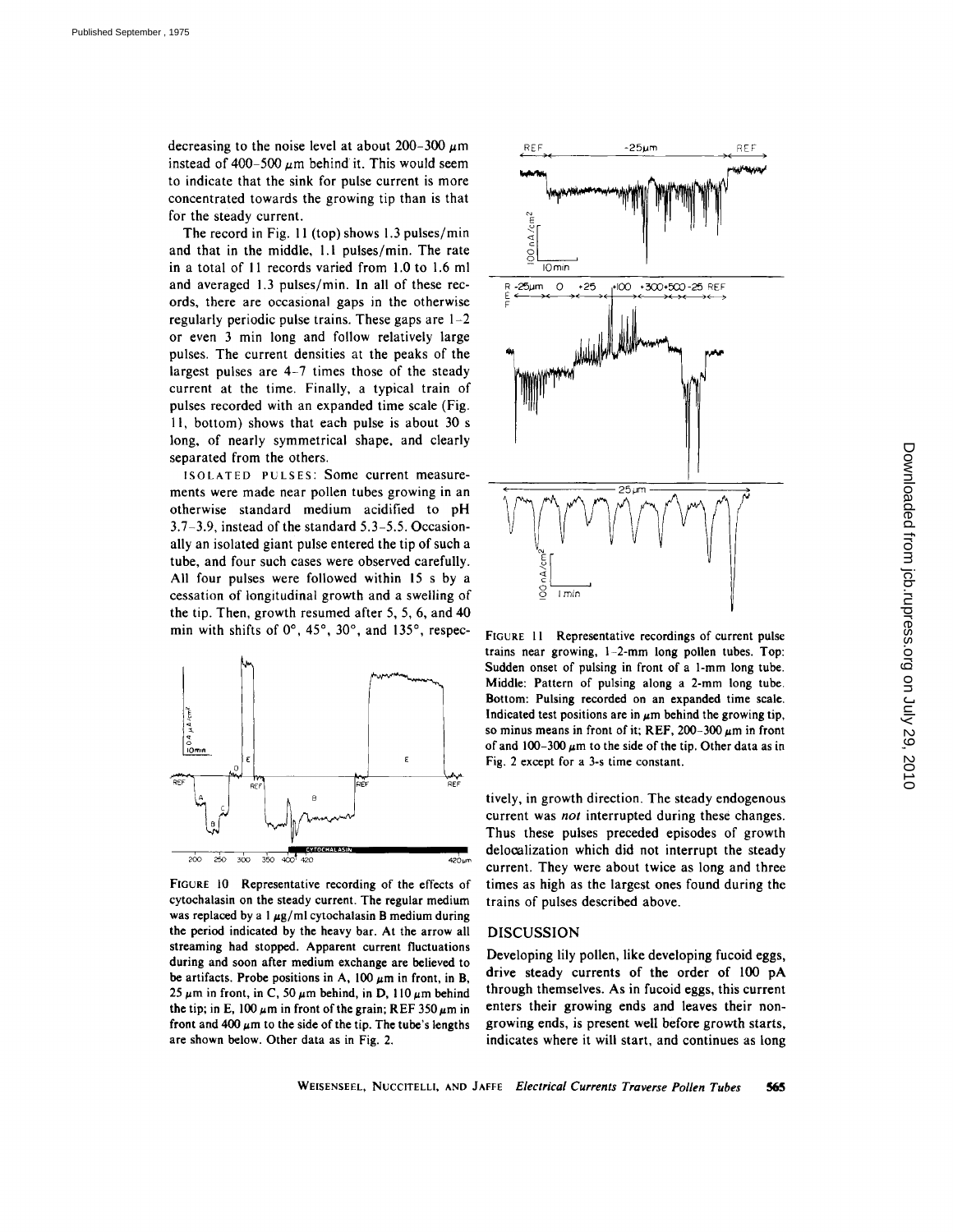as growth continues. We have yet to see growth without current. Again, as in fucoid eggs, this steady current may be supplemented by large and repeated pulses of current which first appear some hours after growth starts and last on the order of a minute. Finally, it may be noted that application of  $1 \mu g/ml$  of cytochalasin B completely stops streaming in lily pollen tubes without changing the steady current. Thus, steady current flow does not require streaming, and in a sense fucoid eggs may again be considered similar since they show no streaming even in natural seawater.

The field around lily pollen is easier to study than that around fucoid eggs since the standard pollen medium has only 1/60th the conductivity of seawater. We have therefore been able to find evidence that steady cureent enters the whole rather extended sink region along the growing pollen tubes with a rather uniform density, and likewise leaves the source region extending over the grain and tube base with a rather uniform density, with only a rather narrow transition zone left between sink and source regions (Fig. 3). This suggests that the membrane tends to differentiate into two discrete states: what is probably an ion-leaky state in the sink region and an ion-pumping one in the source region (11). The low conductivity of the pollen medium also made it possible to show that the last site of most intense current entry before germination is quite close to the site of outgrowth initiation some hours later. In these two regards, fucoid eggs may also prove similar when they can be studied.

In one regard, however, there is a distinct qualitative difference between the currents through lily pollen and those through fucoid eggs; the current pulses through.pollen tubes never overlap (and, we may note, nor do the apparently similar voltage pulses across regenerating *Acetabularia*  sections [16]). In sharp contrast, those through fucoid eggs frequently overlap (17). Such overlapping pulses must indicate partially coincident and hence somewhat independent episodes in different patches of the fucoid egg's membrane. Their absence in pollen tubes presumably reflects greater coordination between the parts of this system which in turn may be somehow related to its 140-fold faster growth rate.

Current enters almost the whole pollen tube uniformly and thus must accumulate within the cell to reach a maximum density, of about 60  $\mu A/cm^2$ , at the tube's base (Fig. 7). This current density multiplied by the cytoplasmic resistivity

(which is probably a few hundred  $\Omega$ cm) yields an estimated field within the tube's base of  $10^{-2}$ V/cm. Most isolated cellular constituents have a negative charge, and a mobility of about  $1 \mu m/s$ per V/cm in water. Thus, most of those constituents which are small enough and free enough to move through the cytoskeleton would be pulled forward at about 1  $\mu$ m/min. In the absence of other flows, these inevitable electrophoretic movements might well have important physiological consequences. In fact, however, these electrophoretic movements are superimposed in this region of the cell on a filament-generated bulk streaming movement with velocities on the order of a 100 times faster. It is therfore difficult to imagine how the field produced by this current density could have much effect on the cell's growth, and we would therefore be inclined to view it only as an interesting epiphenomenon. Nevertheless, several considerations suggest that the pollen current, or really one of its components, acts to localize growth at the tube's tip. First, we have so far failed to find growth without current. Second, our unpublished work on the dependence of the current upon the ionic composition of the medium indicates that most of the inward current consists of potassium ions. Thus, the pattern of net current entry reported here only indicates that *potassium*  ions enter the whole pollen tube uniformly. Autoradiography, on the other hand, indicates that *calcium* ion entry is concentrated at the tube's terminal  $20-30~\mu$ m (11). Thus a calcium-generated field should be in the right place to first accumulate wall precursor vesicles near the growing membrane at the tip and then to fuse them with this membrane. Note that bulk cytoplasmic flow is *not* present in the terminal "cap block." Furthermore, even a relatively small calcium current is likely to produce larger cytoplasmic gradients and thus larger field effects (as well as larger chemical effects) than a potassium current (10, 11). Third, pollen tubes from three other species *(Antirrhinum, Narcissus,* and *Clivia)* are reported to start or curve towards a calcium source (14). Since curvature of a tip-growing system like a pollen tube is mediated by bulging rather than bowing, this means that local application of high calcium favors initiation or local expansion of these species' pollen tubes. However, any direct action of high calcium on their walls would be expected to *increase* their rigidity<sup>5</sup> (by cross-linking acidic <sup>5</sup> The only systems in which this expectation has actually

been tested are ones in which the ceils elongate via